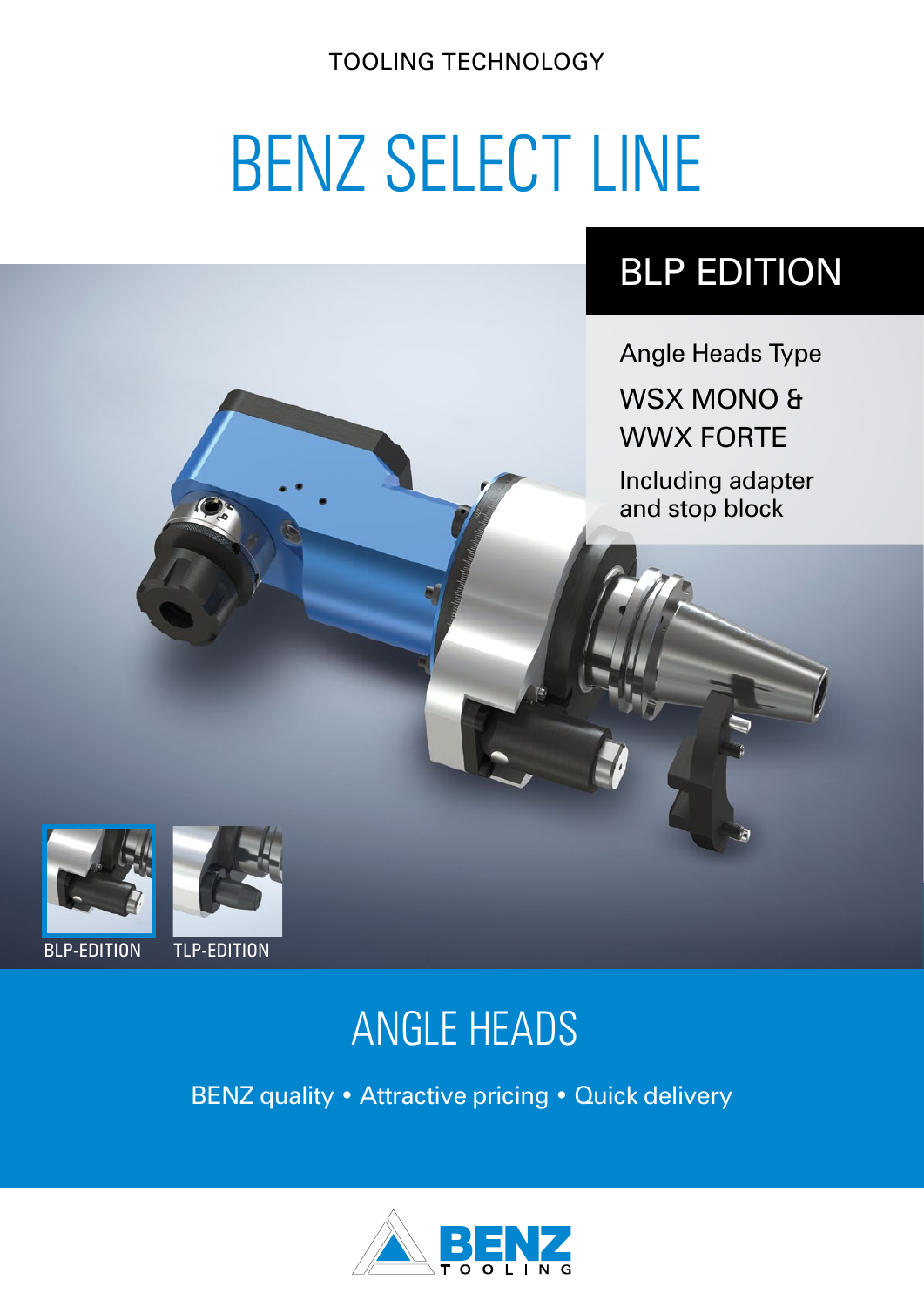#### BENZ SELECT LINE - BLP-EDITION: PRODUCT RANGE

#### TYPE WSX MONO

Technical data



- **i** The drawing shows a sample<br> **i** configuration configuration.
	- Drive taper available in HSK-A63, HSK-A100, SK40, SK50, BT40, BT50, CAT40 and CAT50
	- Spring loaded locking sleeve with 5 mm stroke
	- For TLP-Edition, please contact the Benz Sales Team.

#### **Output** spindle Angle head Drive taper L L<sub>1</sub> A i n M Coolant Order number<br>[mm] [mm] [rpm] [Nm] - EC/IC TYPE [mm] [mm] [rpm] [Nm] - EC/IC WSX Mono S3 x ER25 05 HSK-A63 135 76 65 1 8000 30 0 771WSX00205S3-135SLT Size 05 S3 x ER25 05 HSK-A63 135 76 80 1 8000 30 ● 771WSX00405S3-135SLT S3 x ER25 05 HSK-A100 135 76 80 1 8000 30 772WSX00205S3-135SLT S3 x ER25 05 HSK-A100 135 76 110 1 8000 30 772WSX00405S3-135SLT S3 x ER25 05 SK40 135 76 65 1 8000 30 ● 040WSX00205S3-135SLT S3 x ER25 05 SK40 135 76 80 1 8000 30 ● 040WSX00405S3-135SLT S3 x ER25 05 SK50 135 76 80 1 8000 30 0 042WSX00205S3-135SLT S3 x ER25 05 SK50 135 76 110 1 8000 30 0 042WSX00405S3-135SLT S3 x ER25 05 BT40 135 76 65 1 8000 30 ● 039WSX00205S3-135SLT S3 x ER25 05 BT40 135 76 80 1 8000 30 ● 039WSX00405S3-135SLT S3 x ER25 05 BT50 135 76 80 1 8000 30 ● 011WSX00205S3-135SLT S3 x ER25 05 BT50 135 76 110 1 8000 30 ● 011WSX00405S3-135SLT S3 x ER25 05 CAT40 135 76 65 1 8000 30 377WSX00205S3-135SLT S3 x ER25 05 CAT40 135 76 80 1 8000 30 377WSX00405S3-135SLT S3 x ER25 05 CAT50 135 76 80 1 8000 30 ● 107WSX00205S3-135SLT S3 x ER25 05 CAT50 135 76 110 1 8000 30 0 107WSX00405S3-135SLT WSX Mono S4 x ER32 07 HSK-A63 150 88 65 1 6000 70 0 771WSX00207S4-150SLT Size 07 S4 x ER32 07 HSK-A63 150 88 80 1 6000 70 0 771WSX00407S4-150SLT S4 x ER32 07 HSK-A100 150 88 80 1 6000 70 772WSX00207S4-150SLT S4 x ER32 07 HSK-A100 150 88 110 1 6000 70 772WSX00407S4-150SLT S4 x ER32 07 SK40 150 88 65 1 6000 70 ● 040WSX00207S4-150SLT S4 x ER32 07 SK40 150 88 80 1 6000 70 ● 040WSX00407S4-150SLT S4 x ER32 07 SK50 150 88 80 1 6000 70 0 042WSX00207S4-150SLT S4 x ER32 07 SK50 150 88 110 1 6000 70 ● 042WSX00407S4-150SLT S4 x ER32 07 BT40 150 88 65 1 6000 70 ● 039WSX00207S4-150SLT S4 x ER32 07 BT40 150 88 80 1 6000 70 039WSX00407S4-150SLT S4 x ER32 07 BT50 150 88 80 1 6000 70 ● 011WSX00207S4-150SLT S4 x ER32 07 BT50 150 88 110 1 6000 70 0 011WSX00407S4-150SLT S4 x ER32 07 CAT40 150 88 65 1 6000 70 377WSX00207S4-150SLT S4 x ER32 07 CAT40 150 88 80 1 6000 70 377WSX00407S4-150SLT S4 x ER32 07 CAT50 150 88 80 1 6000 70 ● 107WSX00207S4-150SLT S4 x ER32 07 CAT50 150 88 110 1 6000 70 ● 107WSX00407S4-150SLT

Scope of delivery: Angle head with modular quick-change system BENZ Solidfix® including 1 adapter (Type ER Collet) and 1 stop block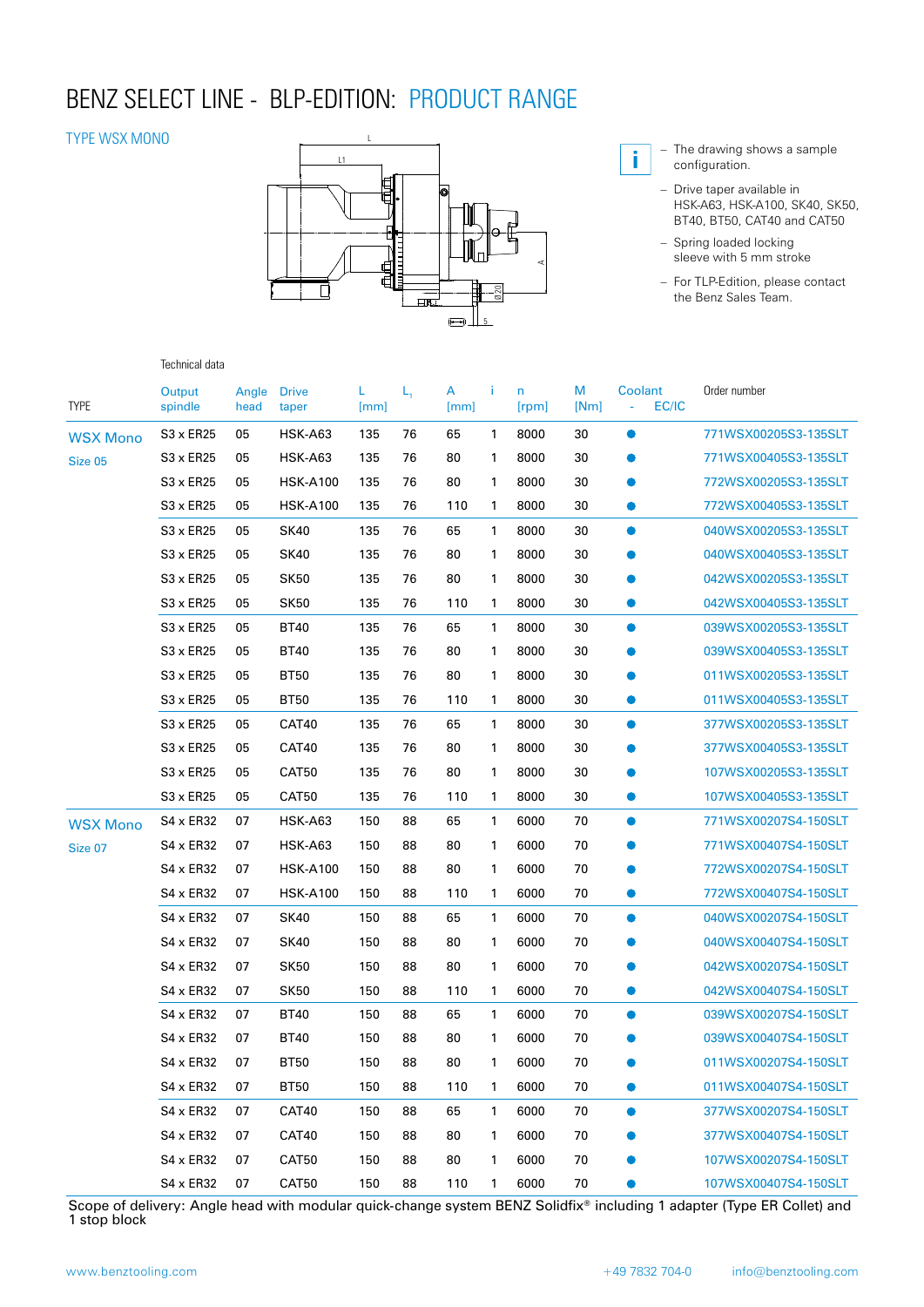### BENZ SELECT LINE - BLP-EDITION: PRODUCT RANGE

#### TYPE WWX FORTE



- **i** The drawing shows a sample configuration.
	- Drive taper available in HSK-A63, HSK-A100, SK40, SK50, BT40, BT50, CAT40 and CAT50
	- Spring loaded locking sleeve with 5 mm stroke
	- For TLP-Edition, please contact the Benz Sales Team.

#### Technical data

| TYPE                        | Output<br>spindle | Angle<br>head | <b>Drive</b><br>taper | L<br>[mm] | $L_{1}$ | A<br>[mm] | Ť.           | n<br>[rpm] | M<br>[Nm] | Coolant<br>EC/IC<br>ä, | Order number         |
|-----------------------------|-------------------|---------------|-----------------------|-----------|---------|-----------|--------------|------------|-----------|------------------------|----------------------|
| <b>WWX Forte</b><br>Size 05 | $S3 \times ER25$  | 05            | <b>HSK-A63</b>        | 172       | 113     | 65        | $\mathbf{1}$ | 8000       | 30        | $\bullet$              | 771WWX00205S3-172SLT |
|                             | $S3 \times ER25$  | 05            | HSK-A63               | 172       | 113     | 65        | 1            | 8000       | 30        | $\bullet$              | 711WWX00205S3-172SLT |
|                             | $S3 \times ER25$  | 05            | HSK-A63               | 172       | 113     | 80        | 1            | 8000       | 30        | $\bullet$              | 771WWX00405S3-172SLT |
|                             | S3 x ER25         | 05            | <b>HSK-A63</b>        | 172       | 113     | 80        | 1            | 8000       | 30        | $\bullet$              | 711WWX00405S3-172SLT |
|                             | S3 x ER25         | 05            | <b>HSK-A100</b>       | 172       | 113     | 80        | 1            | 8000       | 30        | $\bullet$              | 772WWX00205S3-172SLT |
|                             | S3 x ER25         | 05            | <b>HSK-A100</b>       | 172       | 113     | 80        | 1            | 8000       | 30        | $\bullet$              | 713WWX00205S3-172SLT |
|                             | S3 x ER25         | 05            | <b>HSK-A100</b>       | 172       | 113     | 110       | 1            | 8000       | 30        | $\bullet$              | 772WWX00405S3-172SLT |
|                             | S3 x ER25         | 05            | <b>HSK-A100</b>       | 172       | 113     | 110       | 1            | 8000       | 30        | $\bullet$              | 713WWX00405S3-172SLT |
|                             | S3 x ER25         | 05            | <b>SK40</b>           | 172       | 113     | 65        | 1            | 8000       | 30        | $\bullet$              | 040WWX00205S3-172SLT |
|                             | S3 x ER25         | 05            | <b>SK40</b>           | 172       | 113     | 65        | 1            | 8000       | 30        | ●                      | 240WWX00205S3-172SLT |
|                             | S3 x ER25         | 05            | <b>SK40</b>           | 172       | 113     | 80        | $\mathbf{1}$ | 8000       | 30        | $\bullet$              | 040WWX00405S3-172SLT |
|                             | S3 x ER25         | 05            | <b>SK40</b>           | 172       | 113     | 80        | 1            | 8000       | 30        | O                      | 240WWX00405S3-172SLT |
|                             | S3 x ER25         | 05            | <b>SK50</b>           | 172       | 113     | 80        | 1            | 8000       | 30        | ●                      | 042WWX00205S3-172SLT |
|                             | S3 x ER25         | 05            | <b>SK50</b>           | 172       | 113     | 80        | 1            | 8000       | 30        | $\bullet$              | 242WWX00205S3-172SLT |
|                             | S3 x ER25         | 05            | <b>SK50</b>           | 172       | 113     | 110       | $\mathbf{1}$ | 8000       | 30        | $\bullet$              | 042WWX00405S3-172SLT |
|                             | $S3 \times ER25$  | 05            | <b>SK50</b>           | 172       | 113     | 110       | 1            | 8000       | 30        | $\bullet$              | 242WWX00405S3-172SLT |
|                             | S3 x ER25         | 05            | <b>BT40</b>           | 172       | 113     | 65        | 1            | 8000       | 30        | $\bullet$              | 039WWX00205S3-172SLT |
|                             | S3 x ER25         | 05            | <b>BT40</b>           | 172       | 113     | 65        | 1            | 8000       | 30        | ●                      | 339WWX00205S3-172SLT |
|                             | S3 x ER25         | 05            | <b>BT40</b>           | 172       | 113     | 80        | 1            | 8000       | 30        | $\bullet$              | 039WWX00405S3-172SLT |
|                             | $S3 \times ER25$  | 05            | <b>BT40</b>           | 172       | 113     | 80        | 1            | 8000       | 30        |                        | 339WWX00405S3-172SLT |
|                             | S3 x ER25         | 05            | <b>BT50</b>           | 172       | 113     | 80        | 1            | 8000       | 30        | $\bullet$              | 011WWX00205S3-172SLT |
|                             | S3 x ER25         | 05            | <b>BT50</b>           | 172       | 113     | 80        | 1            | 8000       | 30        |                        | 466WWX00205S3-172SLT |
|                             | S3 x ER25         | 05            | <b>BT50</b>           | 172       | 113     | 110       | $\mathbf{1}$ | 8000       | 30        | $\bullet$              | 011WWX00405S3-172SLT |
|                             | S3 x ER25         | 05            | <b>BT50</b>           | 172       | 113     | 110       | 1            | 8000       | 30        | $\bullet$              | 466WWX00405S3-172SLT |
|                             | S3 x ER25         | 05            | CAT40                 | 172       | 113     | 65        | 1            | 8000       | 30        | $\bullet$              | 377WWX00205S3-172SLT |
|                             | S3 x ER25         | 05            | CAT40                 | 172       | 113     | 65        | 1            | 8000       | 30        | œ                      | 378WWX00205S3-172SLT |
|                             | S3 x ER25         | 05            | CAT40                 | 172       | 113     | 80        | 1            | 8000       | 30        | ●                      | 377WWX00405S3-172SLT |
|                             | S3 x ER25         | 05            | CAT40                 | 172       | 113     | 80        | 1            | 8000       | 30        | $\bullet$              | 378WWX00405S3-172SLT |
|                             | S3 x ER25         | 05            | CAT50                 | 172       | 113     | 80        | 1            | 8000       | 30        | ●                      | 107WWX00205S3-172SLT |
|                             | S3 x ER25         | 05            | CAT50                 | 172       | 113     | 80        | 1            | 8000       | 30        |                        | 354WWX00205S3-172SLT |
|                             | S3 x ER25         | 05            | CAT50                 | 172       | 113     | 110       | 1            | 8000       | 30        |                        | 107WWX00405S3-172SLT |
|                             | S3 x ER25         | 05            | CAT50                 | 172       | 113     | 110       | 1            | 8000       | 30        | $\bullet$              | 534WWX00405S3-172SLT |

Scope of delivery: Angle head with modular quick-change system BENZ Solidfix® including 1 adapter (Type ER Collet) and 1 stop block